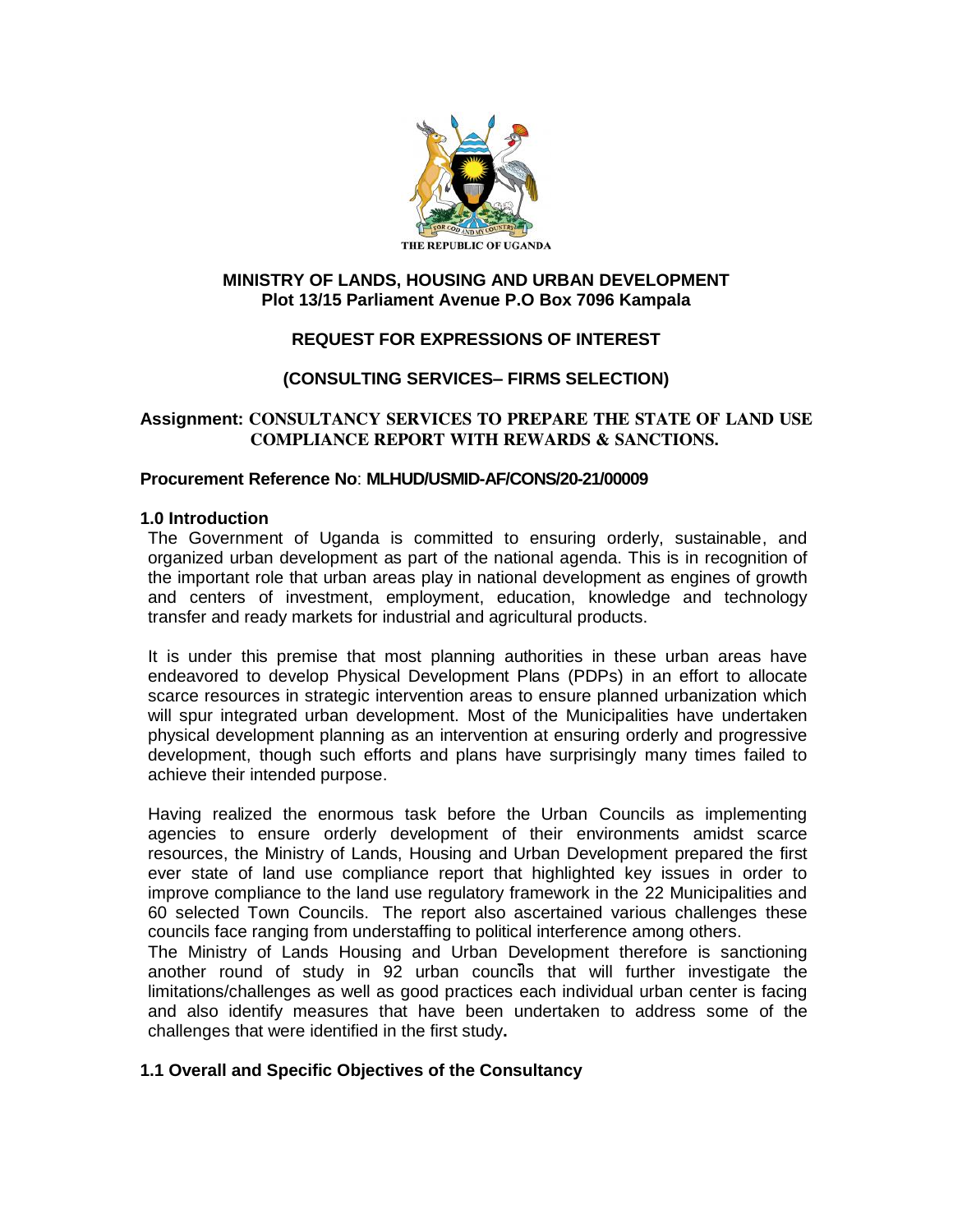**1.2.** The overall objective of this consultancy is to prepare, through a consultative and field based process, a state of land use compliance report for the selected 92 urban centres.

# **1.3. Specific Objectives of the assignment**

- i. To assess the efficacy of the existing tools used to assess compliance of urban councils to the land use regulatory framework with a view of improving them where necessary.
- ii. To assess the levels of improvement and or limitations to compliance to the land use regulatory framework of the previous 92 urban councils and also assess the state of land use compliance in the additional 10 urban Councils.
- iii. To recommend best land use practices and implementation of PDPs for increased compliance to the land use regulatory framework.
- iv. To review the rewards and sanctions of the previous report with a view of streamlining them with the revised PPA.

# **1.4. Scope of Services**

- i. The consultant will assess the level of compliance to the land use regulatory framework in each of the 92 urban councils. To do this, the consultant will physically visit the urban councils as well as review the report of the previous assessment of the 82 urban councils.
- ii. The consultant will also perform/carry out and go in-depth to examine examination of the achievements of the recommendations proposed in the previous assessment undertaken in 2019.
- iii. The scorecard concept as used in the first study will be applied to determine the level of land use compliance within these urban councils as well as provide indicators on what is needed to effectively implement these Physical Development Plans if orderly and sustainable development is to be achieved in these and other urban centers of the country. This will be done in close consultation with the Department of Land use Regulation and Compliance.

The study will cover the 82 urban councils of t h e previous study as well as additional 10 new ones.

- 2. The consulting services ("the Services") include **TO PREPARE THE STATE OF LAND USE COMPLIANCE REPORT WITH REWARDS & SANCTIONS**.
- 3. The consulting services are expected to take 6 calendar Months.
- 4. The Ministry of Lands, Housing and Urban Development now invites eligible consulting firms ("Consultants") to indicate their interest in providing the Services.
- 5. Interested Consultants should provide information in form of brochures, company profiles, etc., demonstrating that they have the required qualifications and relevant experience to perform the Services. The Consultants should indicate their interest in providing the Services by responding to this request for expression of interest.
- 6. The Expression of Interest will be evaluated based on the Public Procurement and Disposal Act and Regulations (2003 and as amended) and each Firm **SHALL** need to submit **1 original** and **5 copies** of the documents (**soft copy [PDF] & hard copy**).
- 7. The short-listing criteria: Firms shall be evaluated based on the following criteria:
	- (i) Eligibility requirements including:
	- a. Valid practicing and/or trading license 2021 or its equivalent,
	- b. Valid Tax clearance certificate
	- c. Certificate of incorporation or Registration.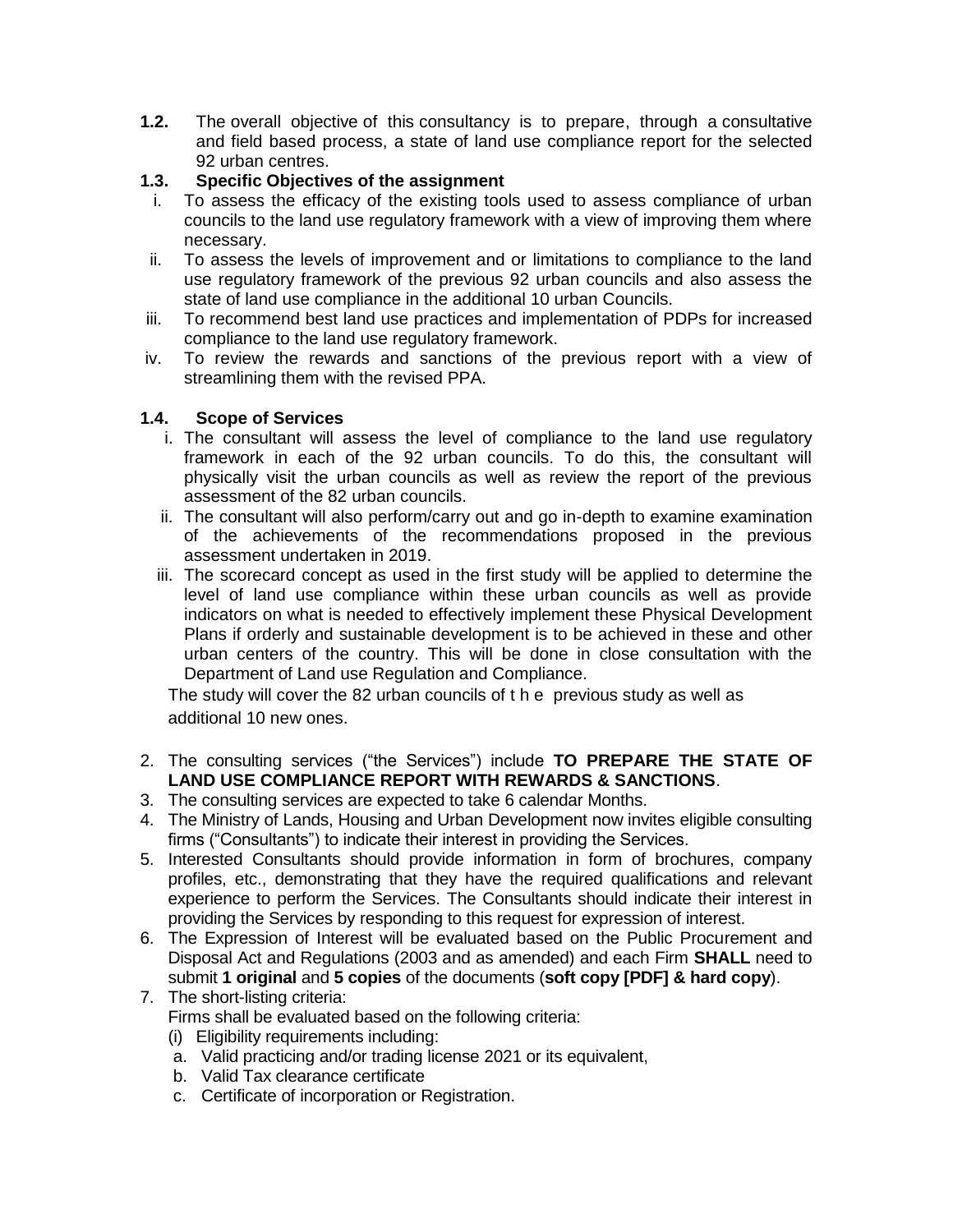- d. Company documents including Memorandum and Articles of Association.
- e. Copies of National Identity cards of all the Directors of the company.
- f. Registered specific powers of attorney and Notarized powers of attorney for foreign firms.
- g. Registered/Notarized joint venture/association agreement were applicable.
- (ii) General Experience of at least 6 years in undertaking assignments of similar nature. Such assignments should include carrying out baseline surveys, customer/ client satisfaction surveys, project reviews, institutional and organizational audits.
- (iii) For individual experience of the proposed personnel, it should have been acquired within the last 24 months from August 2021.
- (iv) Evidence of valid PPDA registration and Trading License, (for the firm).
- (v) Evidence of availability of required experts for the assignment (attach CVs and copies of academic certificates/ transcripts)
- (vi) Fulfilment of obligations to pay taxes and social security contributions in Uganda (attach evidence).
- (vii) General Experience of the firm;

The lead consultancy firm must have at least 10 years experience in Physical Planning.

(viii) Specific experience of the firm;

Evidence of the at least two (02) previous similar assignments in preparation of state of land use compliance report undertaken in the last five years. This evidence shall be in the form of Certificates of completion of assignment or signed contracts or LPOs.

- (ix) Recommendation letters from previous clients. These should be in line with similar assignments.
- (x) Presence of skills among the consultant's personnel and in adequate numbers in the following areas:
- **1. Team Leader (1)**

The Team Leader shall be a holder of a Masters in Physical/Urban Planning/, Urban & Regional Planning, Urban and ecological Planning or Spatial Planning and Registered with a requisite professional body and with a minimum of 10 years' experience in physical planning.

- **2. Legal Expert with a** Degree in Law with experience in Local Governments processes, especially in the area of land management and a minimum of 5 years' experience**.**
- 3. **Sociologist** with a Degree in Sociology. Specialization in Urban Sociology and with a minimum of 5 years' experience in sociology.
- 4. **Environmentalist** with a Degree in Environment Management or Environmental Science and a minimum of 5 years' experience. Must be registered with a requisite professional body.
- 8. Consultants may associate with other firms in the form of a joint venture or a subconsultancy to enhance their qualifications. However, the EOI should specify the nature of association i.e., whether joint venture or sub-consultancy.
- 9. A Consultant will be selected in accordance with the Quality and Cost Based Selection (QCBS) method set out in the Consultant Guidelines.
- 10. Further information can be obtained at the address below during office hours from **08:00 to 17:00 hours (Local Time):**

The Head of Procurement and Disposal Unit